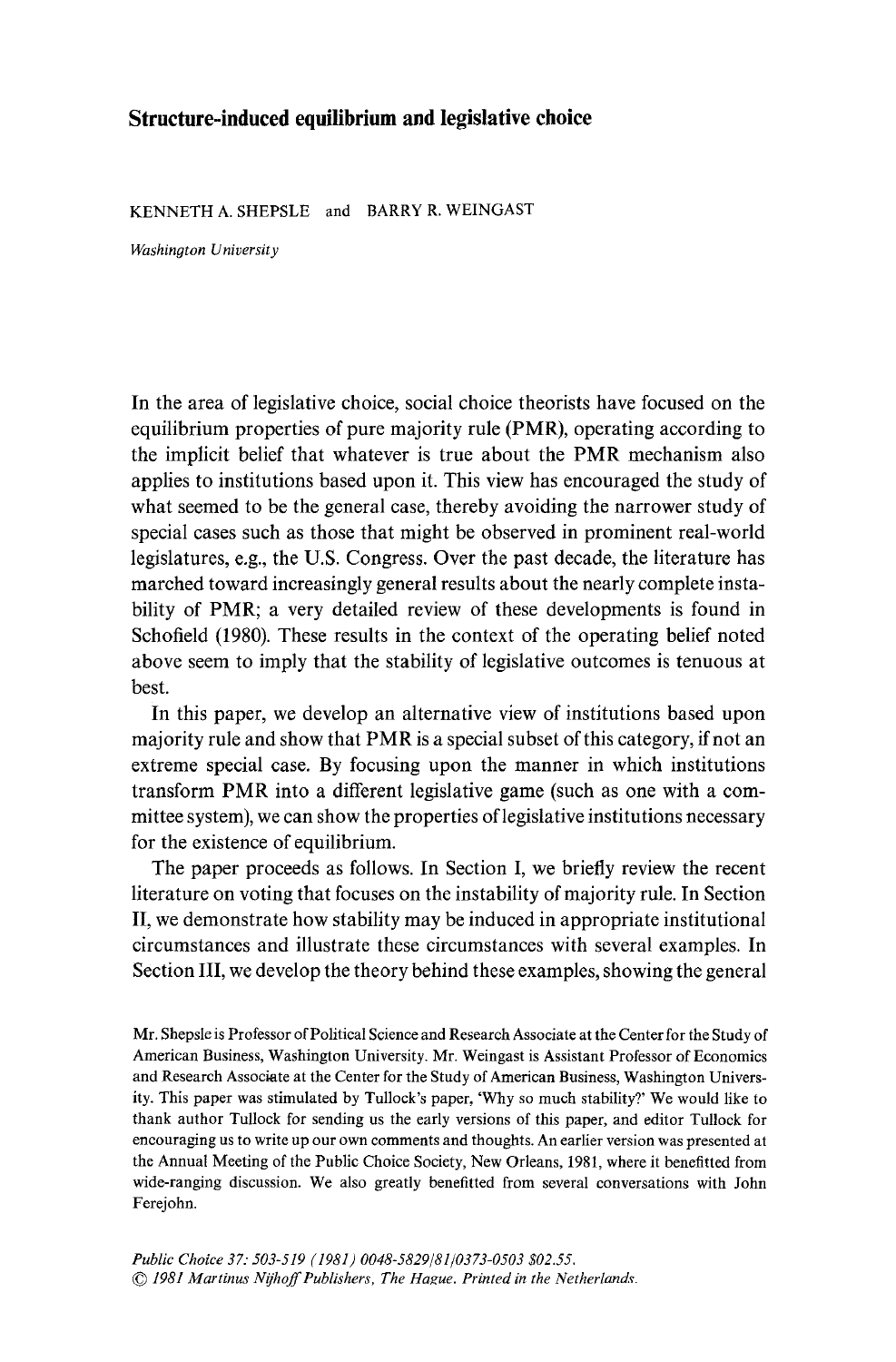principle upon which stability is based. Finally, the concluding section draws some general implications and points to what remain, in our opinion, the important categories of unsettled questions.

We have been impelled to write up these ideas by the provocative question raised by Professor Tullock in a recent essay of the same title, *viz.* 'Why so much stability?' There he confronts the impossibility/instability theorems of PMR with the apparent fact that real-world legislatures exhibit a good deal of stability. Absent from these real institutions are the manifestations of instability and disequilibrium - constantly shifting majorities, endless cycling, policy reversals - that one would expect of a PMR system. He resolves this apparent contradiction, and in turn answers the question he posed. In his view, logrolling and vote-trading (hereafter called 'legislative exchange') reverse the otherwise bleak hopes for PMR implied by a decade's worth of social choice theory. We propose an alternative resolution of this anomaly. In our view, real-world legislative practices constrain the instability of PMR by *restricting* the domain and the content of legislative exchange. The latter, in our view, is part of the problem (though by no means the only part) with PMR, not part of the solution. Throughout, then, we hope to convey what we believe is a compelling case for answering Tullock's question, 'Why so much stability?' with 'Institutional arrangements do it!' It is the transformation<sup>1</sup> of PMR into a more complex institutional arrangement, not logrolling and other forms of exchange, that produces 'so much' stability.

### **Section I: Instability of pure majority rule**

Starting with Plott (1967), students of majority rule have focused on the extreme and special nature of the conditions necessary for the existence of equilibrium; generally no such equilibrium exists. This literature has matured over the past decade and includes the work, among others, of Kadane (1972), Sloss (1973), Kramer (1973), McKelvey (1976, 1979), McKelvey and Wendell (1976), Slutsky (1977), Cohen (1979), Schofield (1978), and Cohen and Matthews (1980). These results are by now quite familiar to readers of this journal and may be summarized as follows. Assume an m-dimensional policy space,  $X$ , of feasible outcomes, and consider choice over  $X$  by an *n*-person legislature. The legislature operates under a system of pure majority rule (PMR) in which any legislator (or group of legislators) may make proposals to alter the status quo,  $x^0$ . Any proposal that commands a majority against  $x^0$  beats it. In this setting, a *majority rule equilibrium* (MRE) is an element of the feasible set that is unbeaten by any other element of  $X$  in paired comparison. The results cited above show that under all but extreme circumstances – specifically, smooth and convex preferences distributed in a precisely symmetrical fashion (see Plott, 1967; McKelvey and Wendell, 1976) = no MRE exists. Rather, for any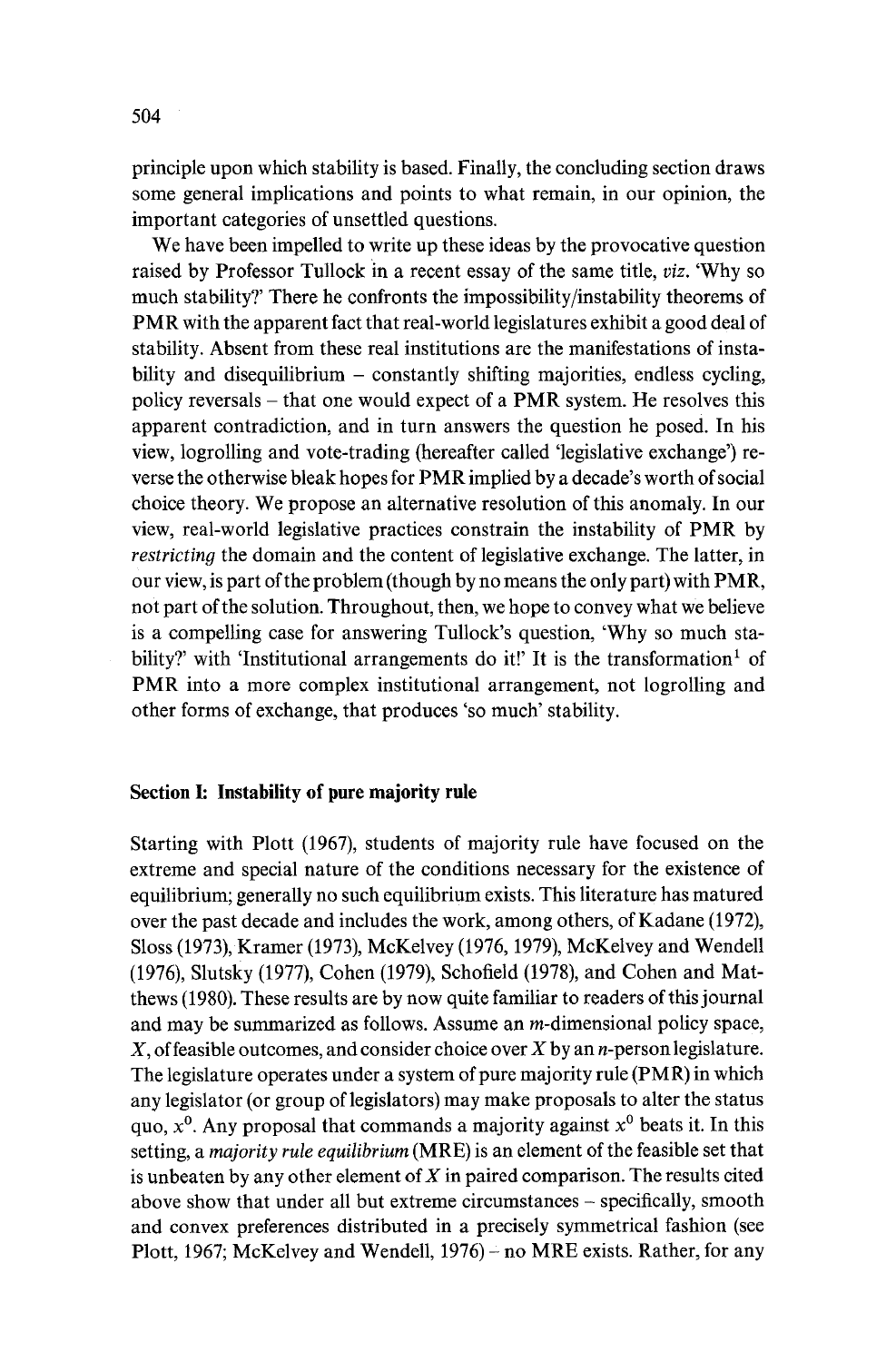point,  $x \in X$ , there is a non-empty set of points,  $W(x)$ , called the *majority-rule win set at* x, each element of which commands the support of a majority against x. The lack of equilibrium implies that for all  $x \in X$ ,  $W(x) \neq \emptyset$ . As a consequence, majority rule cycles exist, cycles which can be shown to extend over the entire policy space (McKelvey, 1976, 1979; Cohen, 1978; Schofield, 1978, 1980).

It may be noted, moreover, that no form of legislative exchange can obviate these results *as long as the pure majority rule structure is maintained*. That is, no form of logrolling, whether implicit or explicit, coalition formation, or individual bargaining, can eliminate the inherent instability that follows from the non-existence of an MRE. No matter what form of exchange is postulated, any point is dominated by some other proposed point that benefits a decisive coalition. For example, suppose some policy  $x$  is arrived at through logrolling or coalition formation. Then, because  $W(x)$  is non-empty at x, the losers, in combination with some of the winners at x, may propose some  $y \in W(x)$  that makes this new majority better off at  $y$  than at  $x$ . And nothing in the rules of the PMR game prohibits the new majority from forming and displacing its predecessor. This is the very essence of the nonexistence of equilibrium. 2

The principal features of PMR, and the inefficaciousness of vote-trading in the resolution of disequilibrium, are illustrated in Figure 1. Here we consider the case of a five-person legislature using PMR. Each legislator has strictly quasi-convex preferences (in fact, so-called Type I preferences) and ideal point labeled  $\bar{x}^i$ . For an arbitrary point  $x^0 \in X$ , the five petal-shaped shaded regions displayed in the figure constitute the set of points that three or more legislators



*Figure 1.*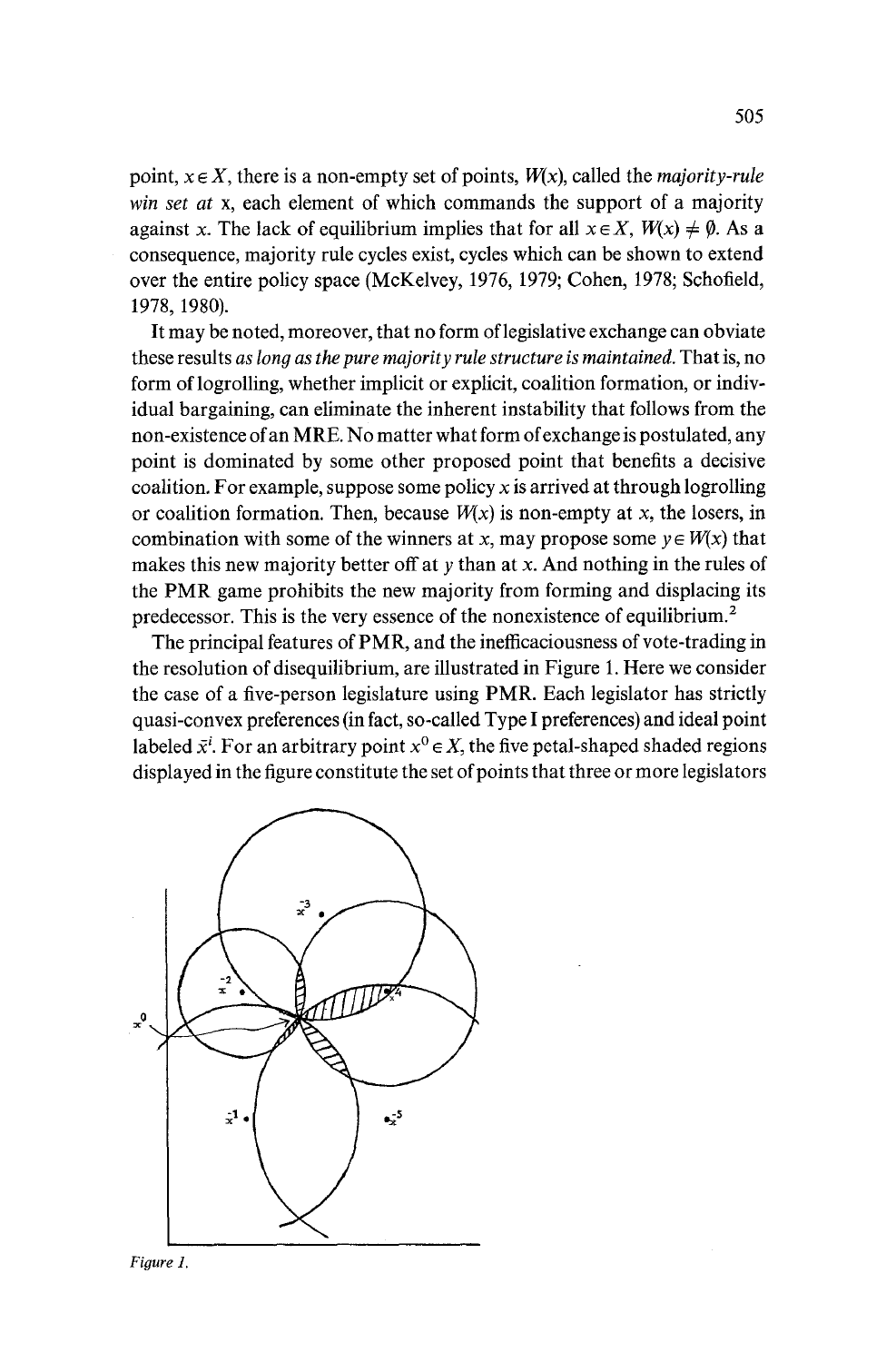prefer to  $x^0$ ; that is, their union is  $W(x^0)$ . The thrust of Plott's theorem is that  $W(x) \neq \emptyset$  for all  $x \in X$  except possibly for those points (if any) satisfying Plott's extreme symmetry condition. Thus, no point is an equilibrium; the core of the PMR game is empty; and these results remain in force for any legislature of cardinality  $n \geq 3$  and any issue characterization of dimensionality  $m \geq 2$ .

To make our point most forcefully, let us briefly consider the quintessential logrolling circumstance - the pork barrel. For simplicity we develop a highly symmetric example, though the force of our argument is not compromised by further complexities. Let each legislator in an n-person legislature represent a geographical constituency which seeks a pork-barrel project. A project is parametrized by a scalar  $-x_i$  for the *j*th district – measuring project size. Thus, an outcome in this context is an *n*-dimensional vector,  $(x_1, \ldots, x_n)$ , describing the various scales at which projects in each of the n districts are to be built. Associated with each project are benefits concentrated exclusively in the district in which the project is sited  $-b<sub>i</sub>(x<sub>i</sub>) = 0$  if  $i \neq j$  - and costs distributed across all districts according to a fixed tax-sharing rule,  $t_i c(x_i)$  being district *i*'s tax burden for district j's project. The maximand for the jth legislator, assuming here that it is based exclusively on the net benefits secured by his district, is

$$
N_j(x_1, ..., x_n) = b_j(x_j) - t_j \sum_{i=1}^n c(x_i).
$$

If project benefits are increasing at a marginally diminishing rate in project scale  $(b' > 0, b'' < 0)$  and costs are increasing at a marginally increasing rate  $(c' > 0, c'' > 0)$ , then the level sets of the *N<sub>j</sub>*(*x*) functions are smooth and quasiconvex. The ideal point of the jth legislator is given by the vector  $x^j$  in which the *i*th component is zero for  $i \neq j$  and the *j*th component is the value for which  $b'(x_i) = t_i c'(x_i)$ .

That is, the pork-barrel PMR game is the n-dimensional version of Figure 1 with each legislator bliss point located along its own dimension so as to satisfy the above first-order condition. Consequently, the generic instability associated with that earlier example applies here as well. The no-project vector,

 $(0, \ldots, 0)$ , is defeated by a coalition D consisting of the collection of  $d = \frac{n+1}{2}$ 2 (*n* odd) projects, each set at the scale  $x_i^*$  for which  $b_j(x_j^*) > t_j \sum_{i \in D} c_i(x_i^*)$ . This vector of projects, in turn, is defeated by the bribe coalition (Fiorina, 1980) consisting of the  $n-d$  losers agreeing to build only one of the d previous projects, thereby bribing its legislator into their coalition. In this case, all members of the new winning coalition have diminished their respective tax burdens by this move. Finally, coming full circle, the no-project vector defeats the bribe vector by a vote of  $n - 1$ : 1.

The point here is that there is no natural stopping point for this choice institution so long as losers are not denied access to the agenda. And it does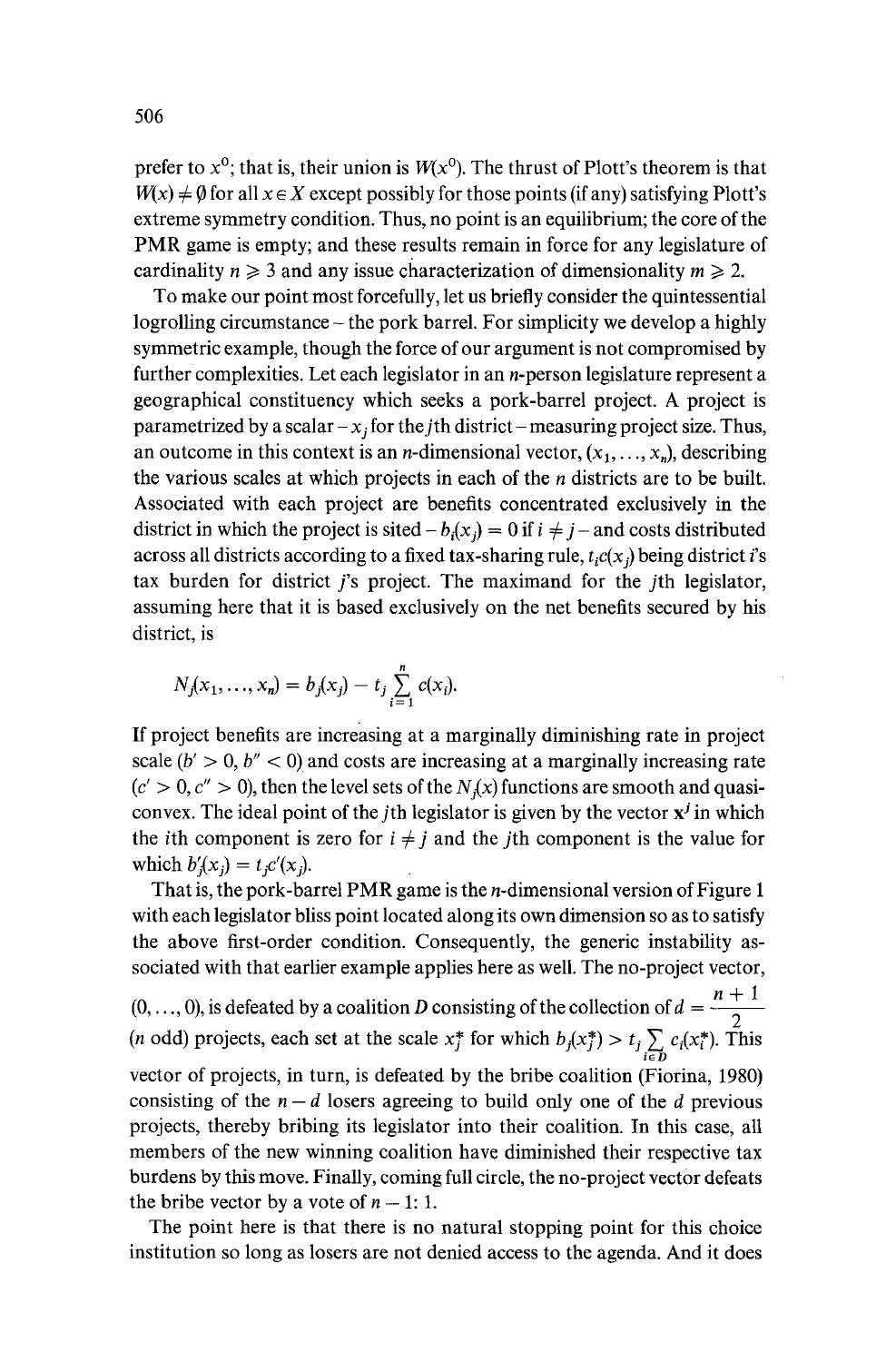not matter that, as Tullock points out, the efficient policy that builds all projects at their most efficient scale,  $x^e$ , yields legislators highest *ex ante* payoffs? Since at any proposal the majority win set is non-empty, it is always in the interests of those who prefer elements of this set to the original point to propose them. And, since nothing in the rules prevents them from doing so, they will. All we wish to note at this point is that  $x<sup>e</sup>$ , like any other point under PMR, has a non-empty win set:  $W(x^e) \neq \emptyset$ . It is therefore vulnerable and holds no privileged theoretical status under PMR. We would, however, distinguish this argument from another entirely different argument, namely that  $x<sup>e</sup>$  might comprise the basis of an *ex ante* agreement among legislators to *alter institutional rules* in order to guarantee  $x^e$  as the outcome. This latter argument, which may well be what Tullock has in mind, involves *transforming* PMR into a different legislative game, namely one constrained by prior agreements on rules (see note 1).

This transformation differs from logrolling and other forms of legislative exchange within PMR. Consequently, we must further emphasize in this context, since Tullock makes so much of it in his paper, *that logrolling accomplishes nothing.* If projects are voted on one at a time, in non-cooperative fashion, then any such project will lose  $n-1$ : 1 and the outcome is the zero vector,  $x^0$ . Logrolling, either of the explicit form in which an omnibus of projects is voted on or of the implicit form in which, through vote-trading agreements, individual projects are approved, provides no new opportunities for equilibrium. As Kadane (1972) demonstrated, either the zero vector is an equilibrium or none is; and, since  $W(x^0) \neq \emptyset$ , the latter is true. Indeed, what this suggests is that logrolling and other forms of legislative exchange *destroy,* not enhance, the possibility of equilibrium. We conclude, consequently, that the promising direction of research involves an examination of transformations of the PMR game, transformations that *constrain* the prospects of logrolling, not enhance it. To this endeavor we now turn.

## **Section II: Inducing stability**

The multidimensional formulation above, as well as its specialization to the pork barrel, covers a multitude of sins associated with PMR. We have suggested above, moreover, that legislative exchange cannot rescue PMR from disequilibrium and may, in fact, exacerbate the instability. In this section, we show that institutional modifications of PMR may induce stability. Specifically, we show that *institutional restrictions on the domain of exchange*  induce stability, not legislative exchange per se. To see how this works, note that though at all points  $W(x)$  is non-empty, if at some point y, the rules of the game prohibit proposals in *W(y)* from being placed on the agenda, or at least prohibit the would-be gainers from making these proposals, then y may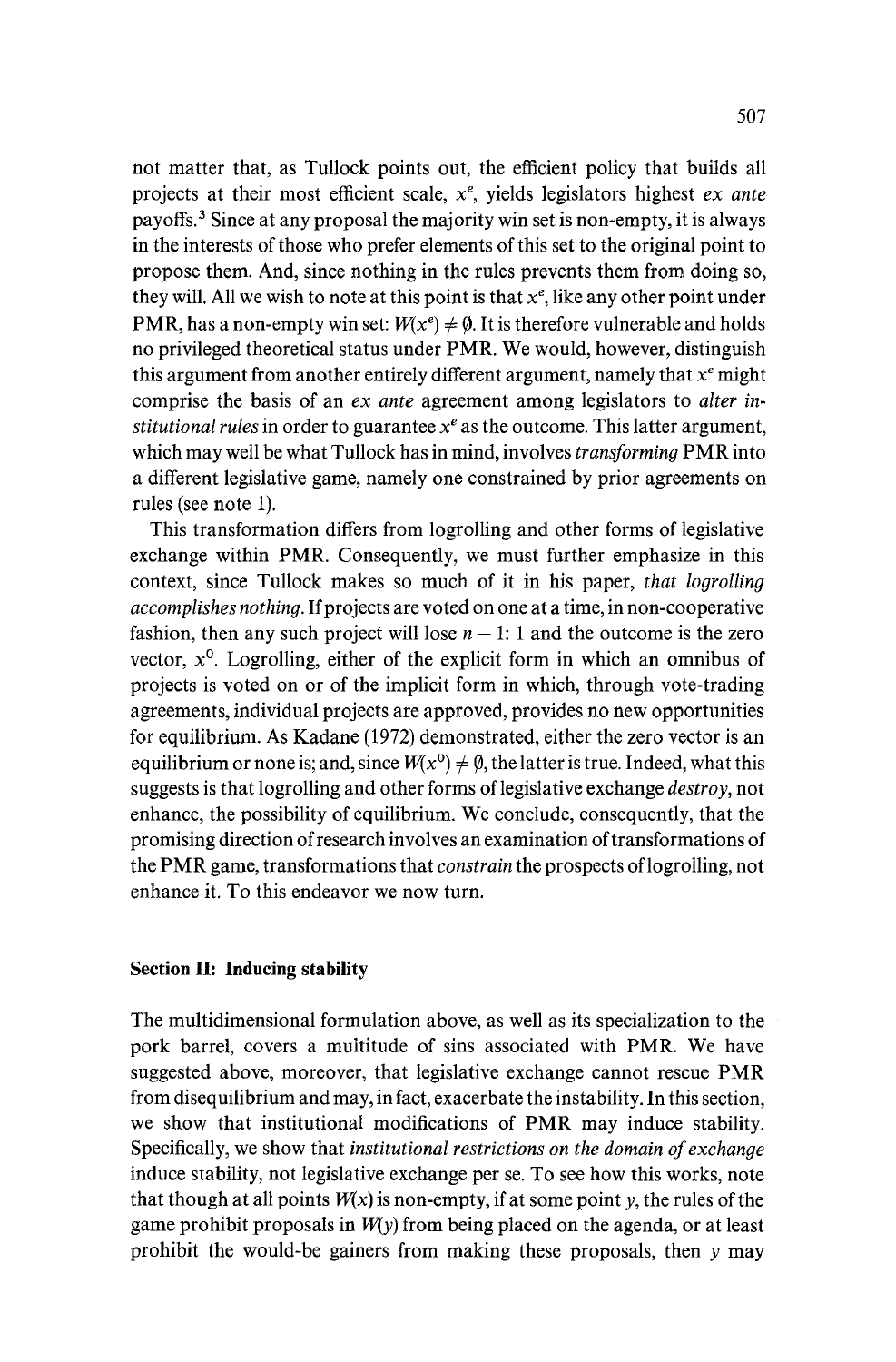remain invulnerable or stable. This is not because there do not exist points that beat  $\nu$  but rather because those favoring these points cannot place them on the agenda for consideration.

*Example 1:* In this first example, we illustrate our point through a set of stringent restrictions on the proposal mechanism; other examples allow for more realistic sets of restrictions. Consider the following modifications to the PMR pork-barrel choice institution in a five-person legislature. Suppose that the decision to build projects is made by majority rule vote between the status quo vector,  $x^0 = (0, 0, 0, 0, 0)$ , and an omnibus proposal that is put together in the following manner. Any legislator that wishes his project built may simply elect to add it to the omnibus without prior approval of other legislators, providing it is proposed at the efficient scale,  $x_i^e$  (see note 3). In this case, the agenda facing the legislature is fixed and the amendments extremely proscribed, allowing only a *majority rule comparison* between the vector  $x^e$  and the status quo. All legislators are better off under the omnibus than under the status quo (assuming an even distribution of tax burdens, since  $b_i > c_i$  at  $x_i^e$ ); therefore this beats the status quo. Moreover, since no amendments are allowed, this point remains invulnerable. Even though there exists a large collection of policies that command the support of a majority against this point, they cannot arise for a vote and therefore cannot replace the entire package. Put differently, because the ability of a subset of individuals to logroll is *attenuated,* they cannot upset this equilibrium as under PMR. As a result of the institutional structure circumscribing individual proposal power, stability is induced.

*Example 2:* Consider another modification of the pork-barrel example suggested by Fiorina (1980). Given an initial proposed vector of projects, amendments to this proposal may only be of the following form:

- (1) strike a project;
- (2) add a project;
- (3) substitute one project for another.

Under these amendment control rules, it can be shown that a stable policy choice exists, namely  $x^c$  – the vector of d cheapest projects (where d is the size of a simple majority). Indeed, Fiorina derives the following proposition:

*Proposition:* Under the specified rules, the omnibus representing  $x^c$  is stable:

- (1) All expansion amendments fail, 1:  $n 1$ ;
- (2) All deletion amendments fail,<sup>4</sup>  $n d$ : d;
- (3) All substitution amendments fail,  $1: n 1$ .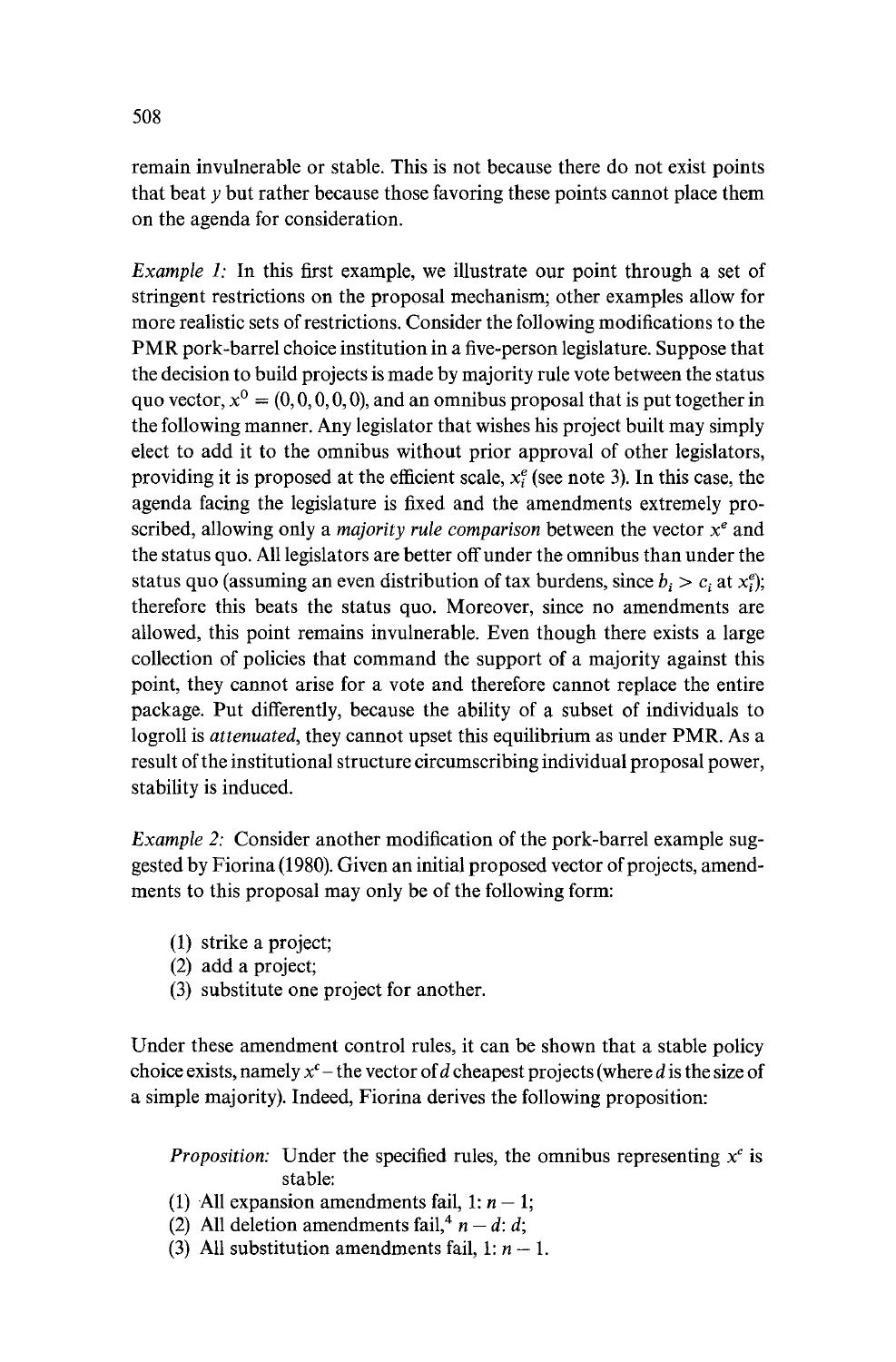Stability results here as a consequence of the restrictions on proposal power. At the equilibrium,  $x^c$ , there exists many packages of projects that command a majority against this one. However, because amendments are limited to changing one element of the package at a time, none of these may arise for comparison. Consequently, stability is induced.

In this example the amendment rule permitting changes restricted to a single project does not prohibit exchanges across several moves; it just makes it difficult. While vote trading is not precluded, the functional equivalent of contracts may be costly to formulate and costly to enforce. If, for example, the secret ballot is in use, enforcement may be prohibitive. Collaboration, more importantly, if it manages to develop across projects despite high costs, *destabilizes* the situation; it renders  $x^c$  vulnerable, while producing some different outcome which, itself, is vulnerable. Put more constructively, institutional arrangements that attach costs to exchange may induce stability that would otherwise not be forthcoming under PMR.

*Example 3 (Tullock, 1967):* Here we begin with the general multidimensional case, but add the following modifications to the PMR institution. For any point x, no point within a certain distance,  $d$ , may be placed on the agenda. That is, all points within the ball  $D(x)$  of radius d around x are not feasible; a presiding officer may rule any such motion dilatory and, therefore, out of order. This requirement may be thought of as a rule that prohibits what Tullock refers to as 'small changes.' We can show that this limitation on the

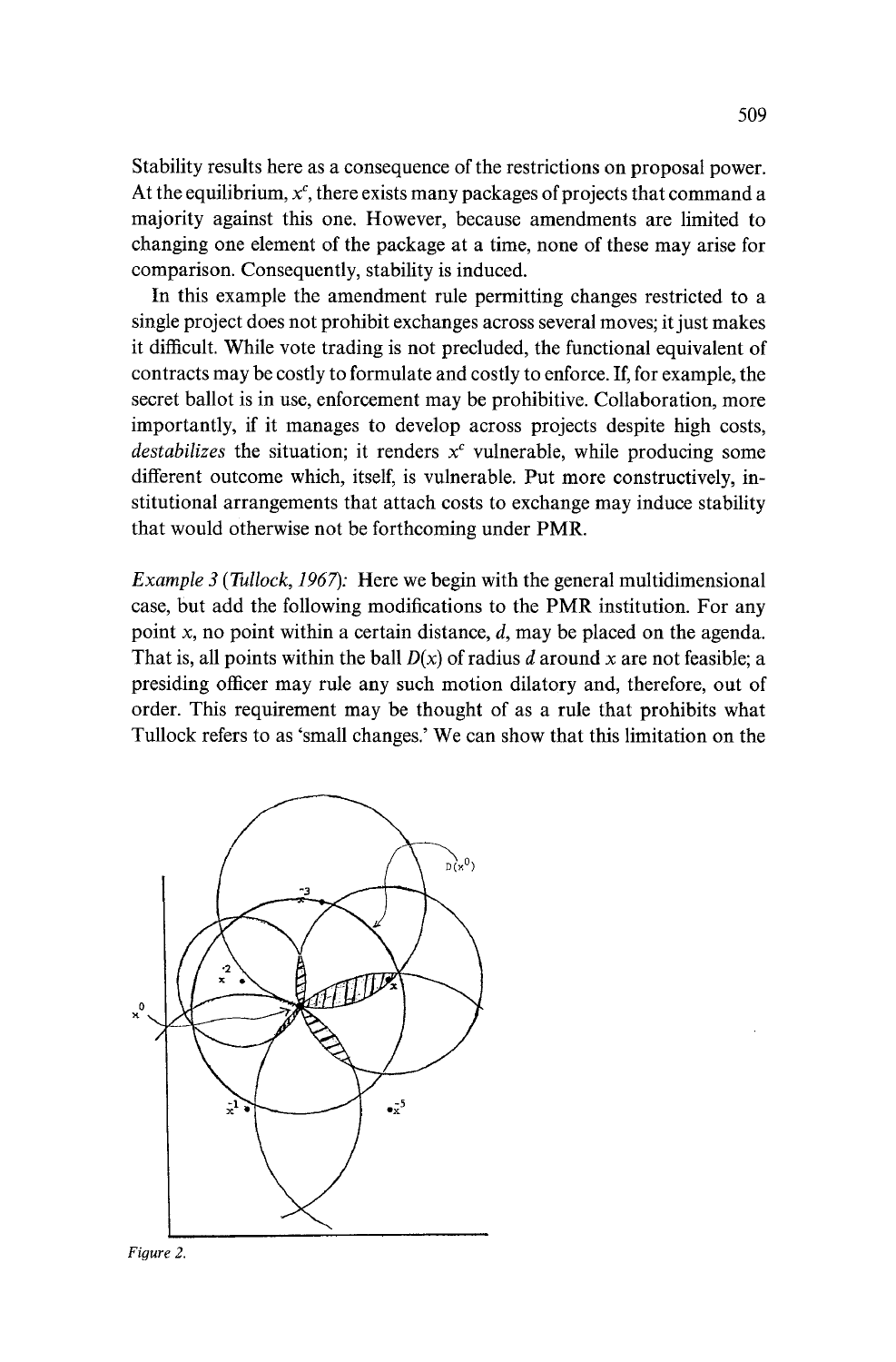ability of members to propose changes may induce stability under certain circumstances. Suppose that  $d$  is fixed, and hence for any policy,  $x$ , we specify the set of *infeasible proposals* as  $D(x)$ . If, at some point,  $x^0$ , the majority rule win set,  $W(x^0)$ , is wholly contained within  $D(x^0)$ , then  $x^0$  is invulnerable in the sense that none of the points that command a majority against  $x<sup>0</sup>$  may arise for a vote. Because of this added institutional detail proscribing 'small changes,'  $x^0$ remains a stable choice. This is illustrated in Figure 2. Figure 2 is identical to Figure 1 with the heavily outlined circle  $D(x^0)$  superimposed. It is quite transparent that  $x^0$  is stable (though the radius of  $D(x^0)$  in this particular example may not satisfy some as proscribing 'small' changes inasmuch as it contains nearly the entire Pareto set). It should also be apparent that, for any fixed radius *d,* the existence of equilibrium points depends on the configuration of preferences. If the ideal points of legislators 4 and 5, for example, were placed at somewhat more southeastern locations in Figure 2,  $x^0$  would no longer be invulnerable, even though 'small changes' were proscribed. More generally, for any given  $d$  there appear to be no obvious conditions that guarantee  $W(x) \subseteq D(x)$  for some x.<sup>5</sup>

*Example 4 (McKelvey, 1979):* Social choice theorists have long noted the potential of an 'agenda setter' or convenor for manipulating the final outcome. Several scholars study examples of this type (Plott and Levine, 1978; Issac and Plott, 1979; McKelvey, 1979; Miller, 1979; Romer and Rosenthal, 1979; and Weingast, 1981). It is now well known that under unlimited agenda control by one individual (or set of perfectly conspiring individuals) an agenda may be devised the final outcome of which is his ideal point. In Figure 1, for example, where individual 1 has complete agenda power and no other individual may make proposals, there are no restrictions on individual l's ability to achieve any desired point. There exists a particular sequence of motions, commencing with  $x^0$  and ending with  $\bar{x}^1$ , with the property that each motion defeats its predecessor by a majority. Here again, even though the majority win set is non-empty (i.e.,  $W(\bar{x}^1) \neq \emptyset$ ), none of the legislators preferring elements of this set may propose them. The only one with the power to do so, legislator 1, has no incentive to do so.

*Example 5 (Shepsle, 1979):* In our final example, we again modify the fiveperson legislature of Figure 1. Suppose, instead of the unlimited proposal power of each individual, that legislators were restricted to proposing alternatives that change only one dimension of the status quo at a time. No restrictions are placed on the number of amendments nor on which individuals may propose alternatives. Under these circumstances, it can be proved that the vector of medians is an equilibrium. Here again, even though there remain many policies that beat this point, these may not be achieved because of the nature of the restrictions on changes in policy. This is illustrated in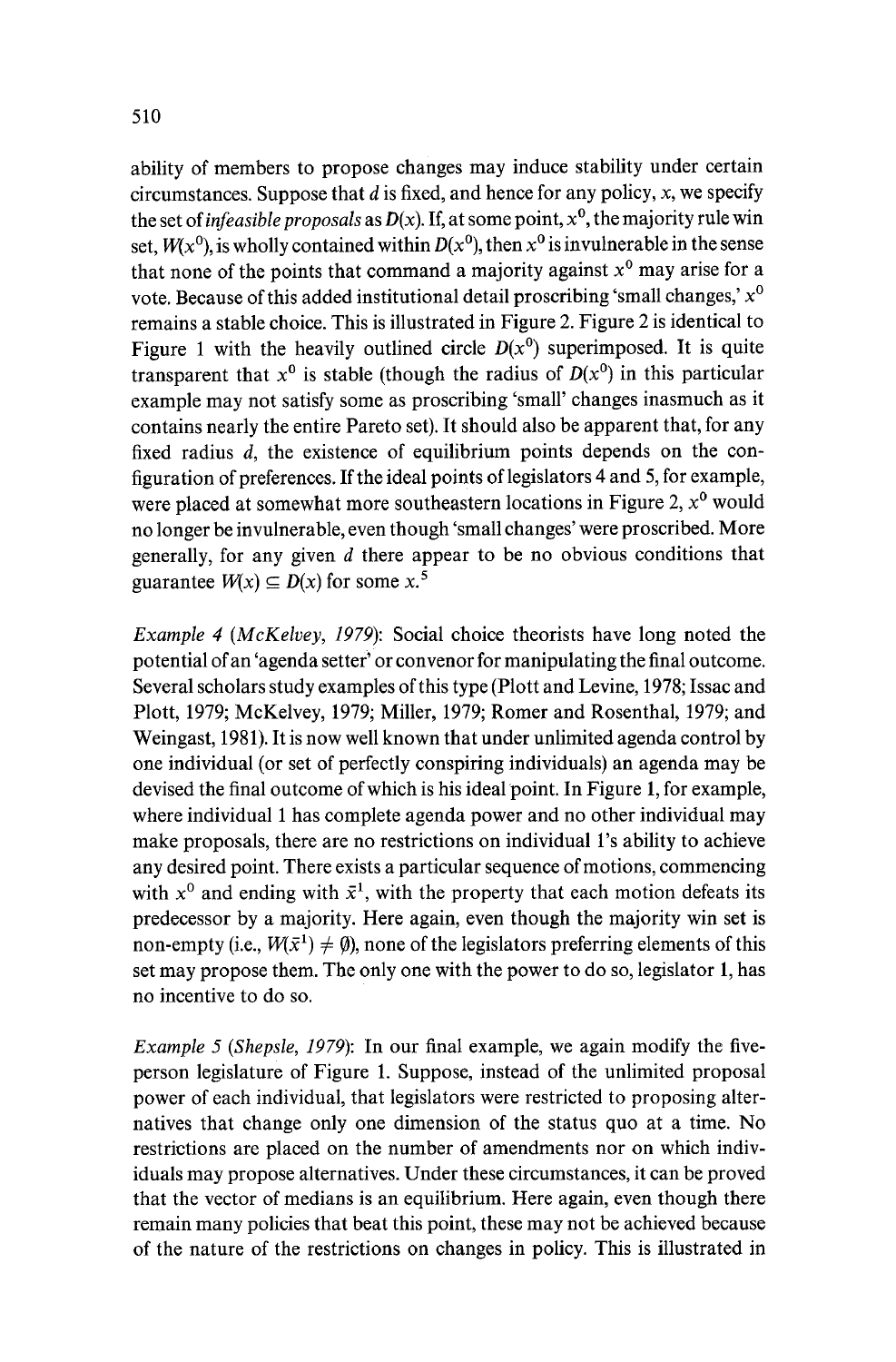

Figure 3. Here, all proposals that change only one component of  $x^*$  $=(x<sup>*</sup>, x<sup>*</sup>)$ , where  $x<sup>*</sup>$  is the median position along dimension *i*, are dominated by  $x^*$ . As we noted at the end of Example 2, vote-trading agreements across dimensions may allow sophisticated players to subvert  $x^*$  in favor of some other y. It, in turn, is vulnerable to still other points. Hence, this form of logrolling is destabilizing and surely cannot constitute an answer to Tullock's question, 'Why so much stability?'

## **Section III: Equilibrium in a class of legislative institutions**

The examples of the previous two sections may be summarized as follows. The results by McKelvey et al. show that for any PMR institution, *W(x)* is nonempty for all x. As a consequence, all policies are vulnerable and hence unstable under PMR. The lack of restrictions on the ability of the losers at  $x$  to place alternatives before the legislature account for this inherent instability. However, the five examples of the previous section show that restrictions on the ability of individuals or groups to make proposals is one fundamental way in which *institutions may induce stability.* This is not because the results of McKelvey et al. are irrelevant, but because of the way in which restrictions on proposals neutralize the destabilizing effect of non-empty *W(x)* sets. In order to understand this kind of stability, therefore, we must look at those features which systematically transform PMR into an institution with appropriate restrictions on the proposal power of individuals. *In this sense, the instability of majority rule hinges upon the unrestricted richness of coalition and logrolling possibilities under PMR. Institutions different from PMR may exhibit stability*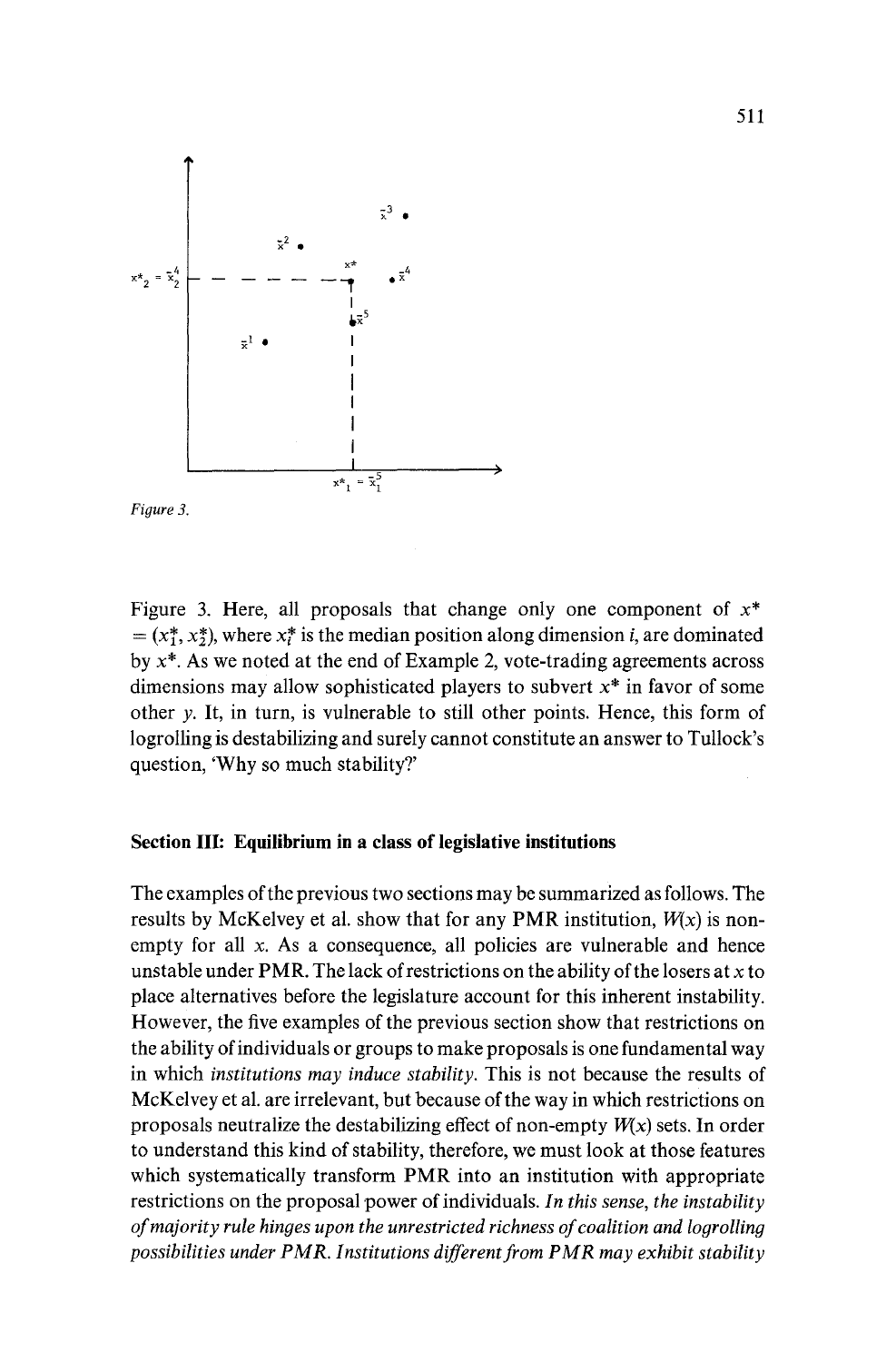*precisely because they restrict logrolling behavior and therefore the potential for legislative exchange to upset an equilibrium.* 

Consider a legislature with *n* members. Let  $C(x, y)$  be the majority rule choice function, i.e.,  $x = C(x, y)$  iff the number of legislators preferring x to y exceeds the number preferring  $y$  to  $x$ . As before, the majority rule win set at any point x is  $W(x) = \{y | y = C(x, y)\}\$ . In a PMR institution, there are no restrictions on proposal or agenda power. The search for equilibrium in past research consequently focused upon  $W(x)$ . Little explicit attention needed to be given to the set of feasible proposals since this set always comprised the entire space. However, a wide class of institutions based upon majority rule, including the examples offered in Section II, may be described in terms of restrictions on proposal sets available to individuals (or particular sets of individuals). Indeed, we formalize this by defining the family of majority rule legislative institutions.

For any coalition, s, composed of one or more members, let  $g_s(x)$  be the set of feasible points open to s to propose at a given point x. These sets capture the idea that some institutions single out different roles for institutional actors, and that the behavioral discretion of these roles may be dependent upon the prevailing state, x: For example, in the extreme case of some individual, i, with complete agenda power, then  $g_i(x) = X \forall x$  and  $g_j(x) = \emptyset \forall j \neq i$  and  $\forall x$ . In a similar manner, we may define an institution that delegates agenda power to a specific subset or committee. Other examples include restrictions on amendment possibilities, such as a germaneness rule, or on the structure of the order of vote, such as a rule requiring that the status quo be voted upon last.

In addition to knowing the opportunities available to s at any point  $x$ , it is convenient to know whether s has an incentive to make proposals at this point, that is, whether the members of s prefer some element in  $g_s(x)$  to x. Let these points be  $P_s(x)$ , where  $P_s(x) = \{y \in g_s(x) | y \text{ preferred to } x \forall i \in s\}$ . In the case where s consists of a single legislator *i*, then  $P_i(x)$  $= \{y \in g_i(x) | U^i(y) > U^i(x) \}.$ 

*Definition:* A point x is *vulnerable* iff  $\exists y$  such that

- (i)  $y \in P_s(x)$  for some s, and
- (ii)  $y \in W(x)$ .

Otherwise, a point is said to be invulnerable.

We are now in a position to define our notion of equilibrium.

*Definition:* A point x\* is a *structure induced equilibrium* (SIE) iff it is invulnerable (Shepsle, 1979a, 1979b).

Thus,  $x^*$  is a SIE iff  $W(x^*) \cap P_s(x^*) = \emptyset$   $\forall$  s. This says that a point  $x^*$  is an SIE if and only if those points which defeat  $x^*$  either can be proposed only by those who do not prefer to do so, or cannot be proposed at all. Conversely, if this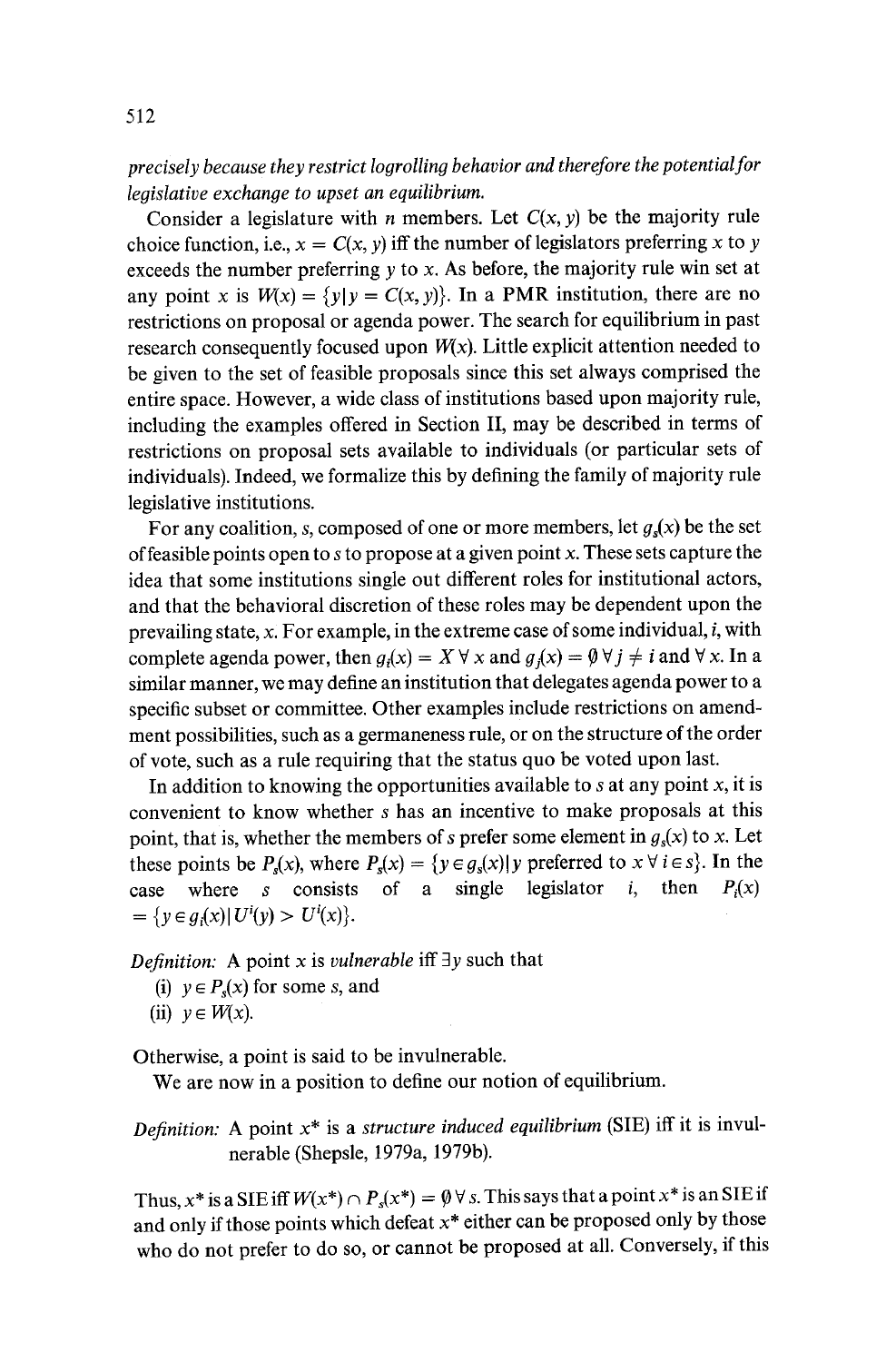intersection were non-empty, then  $x^*$  could not be an equilibrium since there remain points which some s is empowered and disposed to propose and which, in turn, are capable of defeating  $x^*$ . Since s could do better in this case,  $x^*$ cannot be an equilibrium.

The concepts of vulnerability and structure-induced equilibrium define in a precise manner the notion of stability exhibited in the examples in Section II. Within this framework, we may easily see why there are no structure-induced equilibria for PMR. Since the proposal set of all legislators is the entire set at any status quo, there are no restrictions on the ability of individuals who prefer elements of  $W(x)$  from proposing them. That is, at any  $x, g_i(x) = X$  for all *i*. Moreover, at any *x*, there exists an *i* such that for some  $y \in W(x)$ ,  $U^{i}(y) > U^{i}(x)$  so that  $W(x) \cap P_{i}(x) \neq \emptyset$ . Since this intersection property holds at all  $x$ , we have shown that no SIE exists for PMR.

However, we may demonstrate, through a series of examples, the usefulness of this approach for studying legislative voting institutions other than PMR. These contrast with the so-called Chaos Theorem of McKelvey et al., inasmuch as the rules limit the set of feasible alternatives to which the status quo is vulnerable.

In our first example, we show the implications of a *convenor* with exclusive power over the agenda; that is, the only feasible replacements for the status quo are those proposed by him. The situation can be seen in Figure 1 for the status quo,  $x^0$ , with Mr. 2 assumed to be the convenor.  $W(x^0)$ , representing all the points that command a majority against  $x<sup>0</sup>$ , is given by the shaded petals. Yet, only those proposed by the convenor may arise for a vote. The convenor will structure a sequence of votes that leads to his ideal point,  $\bar{x}^2$ . The nonemptiness of  $W(x^0)$  guarantees this possibility.<sup>6</sup> The convenor's ideal point,  $\bar{x}^2$ , is a structure-induced equilibrium, even though  $W(\bar{x}^2)$  is non-empty. This is because the set of points preferred to  $\bar{x}^2$  by the *convenor* is empty - $P_2(\bar{x}^2) \cap W(\bar{x}^2) = \emptyset$ , so that even though there exist points that beat  $\bar{x}^2$ , these will never arise for a vote.

We next study several rules employed in the U.S. Congress to illustrate restrictions on legislative choice:

(a) *The status quo voted on last:* This rule means that no matter where votes on alternatives prior to the last one move through the space (by McKelvey, this process can lead anywhere), the last vote is against the prevailing social state,  $x<sup>0</sup>$ . Hence, the only outcomes of this process are  $x<sup>0</sup>$  or some point in  $W(x<sup>0</sup>)$ . It will be the latter if the penultimate survivor in the process is in  $W(x^0)$ ; otherwise, it will be the former. Referring back to Figure 1, PMR as amended by the rule of voting the status quo last is a restricted and well-behaved decision process, in which the final result is contained in the shaded area  $W(x<sup>0</sup>)$ . In contrast, the results on PMR by McKelvey imply that the final outcome could lie in any region of the space.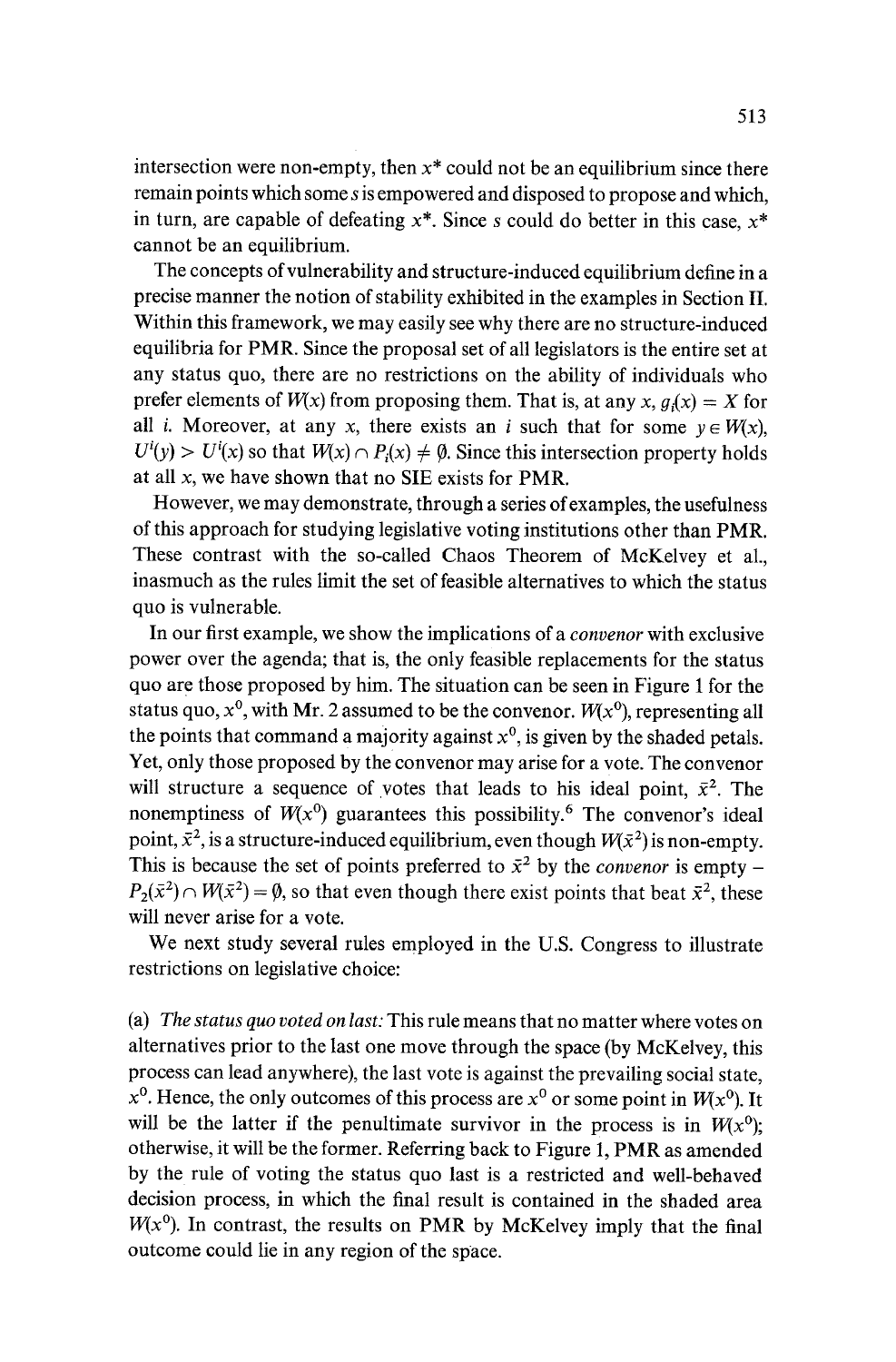(b) *Committee proposal power:* In the House of Representatives, committees (with minor exceptions) initiate the proposal process within their respective areas of policy jurisdiction. The rules of the House require that in addition to voting the status quo last, a committee proposal, B, is voted on second to last. This implies that any successful amendment,  $A$ , to  $B$  must satisfy two conditions: (i)  $A \in W(B)$ ; and (ii)  $A \in W(x^0)$ . The first is necessary if A is to defeat B in the penultimate vote. The second is necessary if  $A$ , having defeated  $B$ , is to prevail against  $x^0$ . We have previously seen that voting the status quo last restricts outcomes dramatically. We now learn that granting a committee the power to propose the penultimate alternative further constrains the process; the set of final outcomes now consists of  $W(x^0) \cap W(B)$ .

(c) *Rules Committee:* In the House of Representatives, each bill must go to the Rules Committee after being passed by its committee but before it reaches the House floor. The purpose is to grant the bill a 'rule' governing debate and the amendment process. If a rule is not granted, the bill is effectively killed since it may not be forwarded to the full House for a vote. In the days of Judge Smith, autocratic chairman of the House Rules Committee, this veto power was exercised with some frequency. It is clear that this institutional feature further restricts the outcomes of an institutionalized majority rule system. Specifically, to avoid a Rules Committee veto, a committee bill must be contained in the Rules Committee 'preferred to' set, i.e.,  $B \in P_R(x^0)$ .

Like institutional practices (a), (b), and (c) above, other features in current use in the legislative process are amenable to similar analyses, including: conference committee agreements, the executive veto, germaneness rules, rules of recognition, and so on. The point of these examples discussed above is to show that the rules employed by legislatures significantly restrict the potential outcomes of the legislative process. Our model provides a technology for studying these effects. The somewhat startling conclusion, in contrast to the McKelvey results that anything may happen, is that the number of potential replacements for a given status quo may be restricted. The reason is simple. Even though the majority rule win-sets are everywhere non-empty, the rules of the legislature may prohibit elements of this set from arising for comparison, thus leaving other points invulnerable.

#### **Section IV: Conclusion**

Professor Tullock has raised a central question in the confrontation between abstract models of PMR and majority rule as practiced in real institutions. We believe the decision making stability of real-world legislatures lies in the way these legislatures institutionalize majority rule. Logrolling, vote trading, coalition formation, and bargaining are red herrings in this argument. Rather,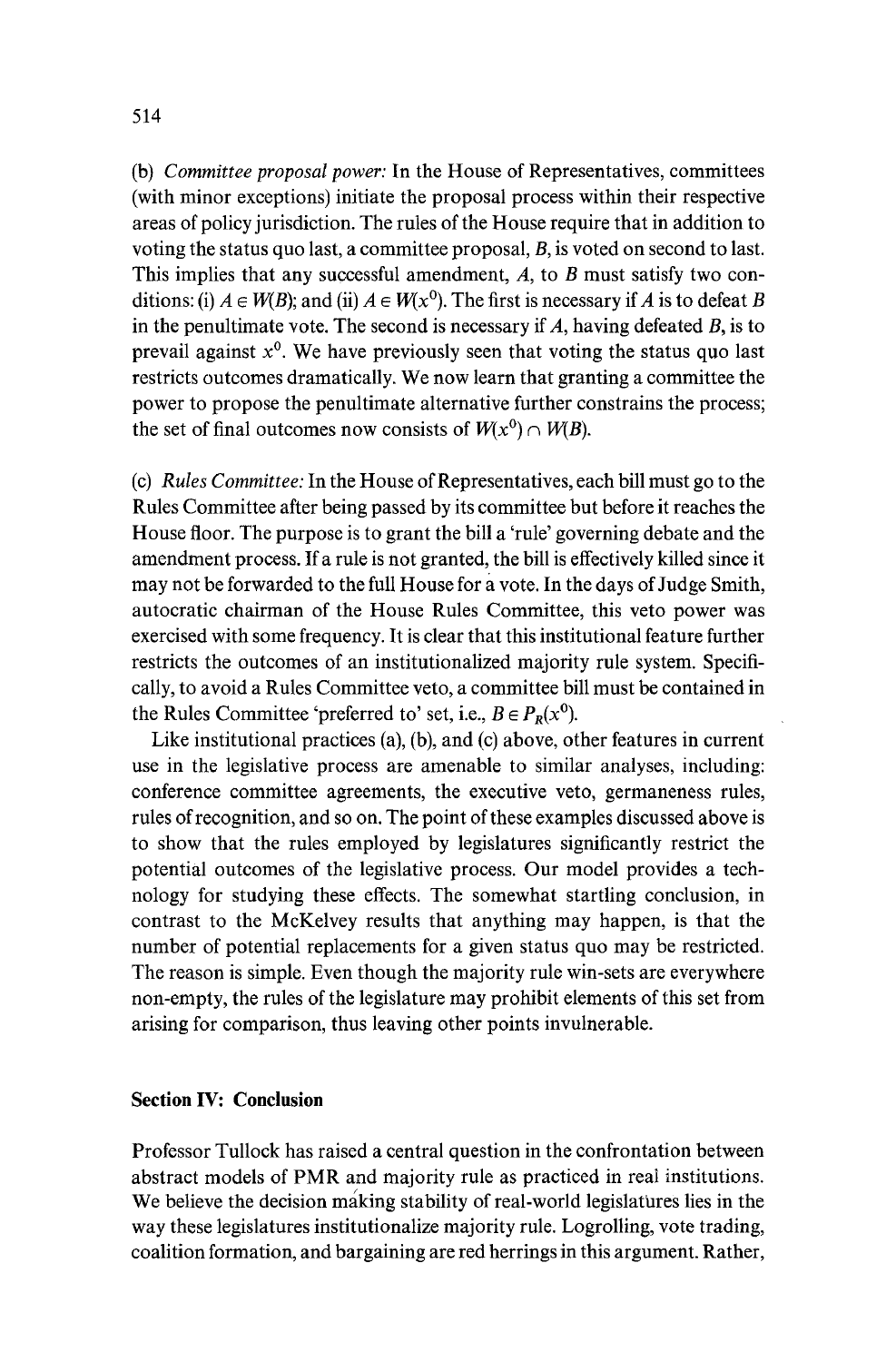it is the restrictions on such legislative exchange that promote structureinduced equilibrium. Put differently, institutional arrangements place constraints on the completeness of the majority rule relation by restricting social comparisons.

The framework developed here shows that an assumption implicit in the discussions of many majority rule theorists fails to hold. In part, the implicit rationale for focusing upon PMR was that results proved for this rule were presumed to hold for *any* institution based on PMR. In one sense this remains true, namely, that the majority rule win sets, *W(x),* are everywhere non-empty. In another sense, however, it is not true that all properties of institutions based upon majority rule are inherited from PMR. The theory outlined above shows that stability may not be as elusive as theorists of PMR have concluded.

The concept of equilibrium developed in the last section incorporates the major features of prominent choice institutions as well as capturing the special cases in the literature cited in Section II. We now turn to a brief discussion of future work. We address the question that remains, in our opinion, the salient one in the study of institutions and their effect on policy choice, namely, understanding the factors governing the choice of one institutional arrangement over another.

Throughout this paper, we have distinguished agreements that transform the rules from agreements (or vote-trades) that take place within a given set of rules. In principle, anything attainable under the former could also be attained under the latter if there were some form of mechanism to enforce vote-trades as contracts. Under such a rubric, complex legislative agreements in the form of contingent contracts achieve the desired result without resorting to the institutionalization of a rule. In practice, however, there are several problems with vote-trading agreements as contracts. First, the cost of writing these contracts is often quite high due to the number of potential contingencies for which provision must be made. Second, and more important, PMR lacks an enforcement mechanism. Individual parties to contracts in market settings have recourse to the courts. This provides protection beyond the assurance of good faith and brand names. No comparable institution exists within the legislature to supplement the natural though imperfect brand name phenomenon (i.e., that of'keeping one's word' to preserve and enhance credibility for future trades).

While the legislature could create a court or committee to monitor contracts and enforce agreements, alternatively, it could simply impose a rule binding upon everyone which insured the outcome sought. Of the two alternative institutions, the latter probably economizes on transaction costs, particularly for those situations that recur with some frequency. With a rule, a new contract need not be negotiated each time between new sets of players. Moreover, a contingency clause might easily be appended to a rule to cover cases where there is widespread agreement that it is inappropriate. For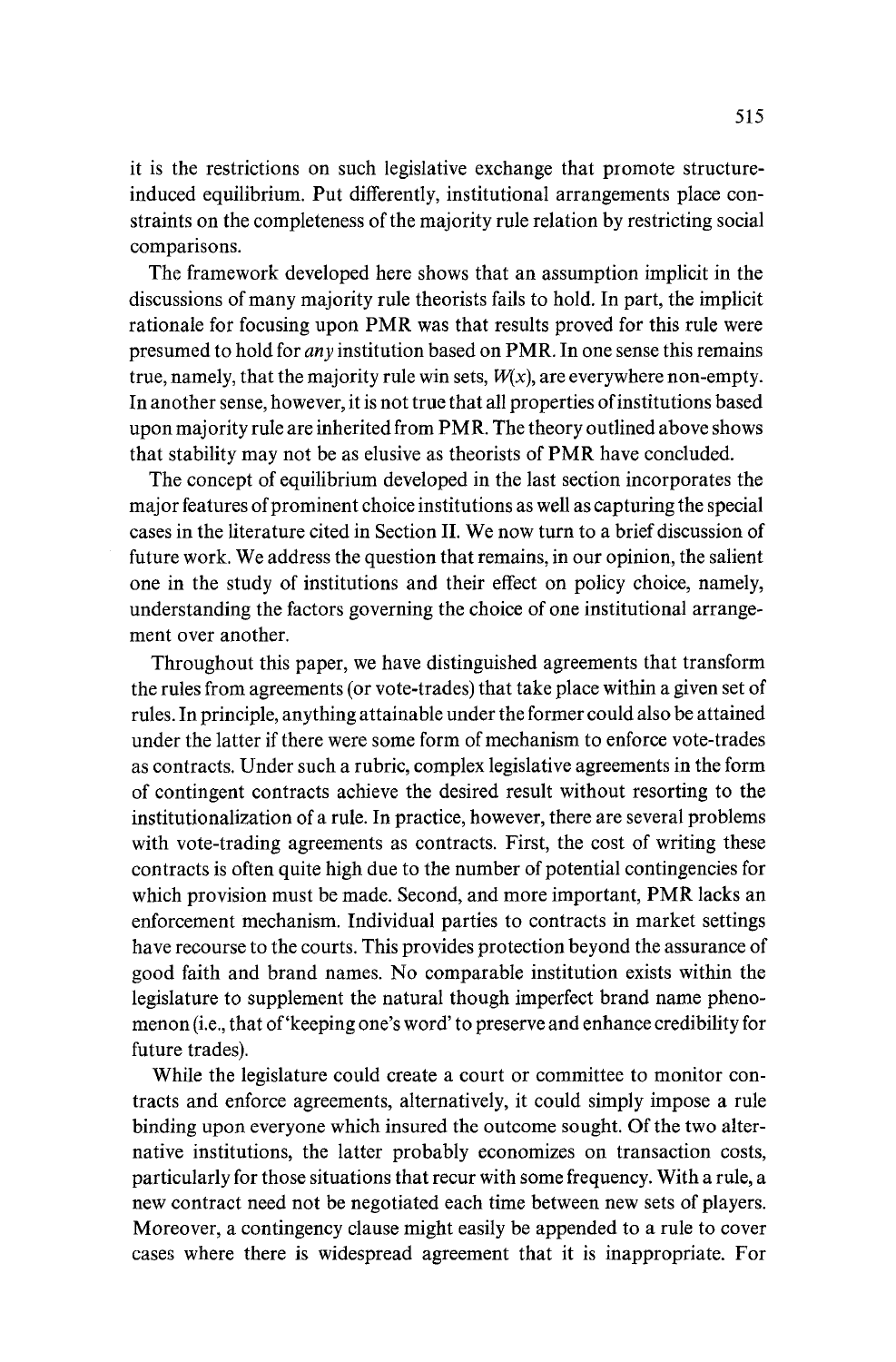example, in the Congress a special majority may vote to suspend the rules (note that if only a simple majority were required, then this would be no different from PMR).<sup>7</sup> In sum, logrolling solutions to the problem of forging agreements are unworkable because they lack enforcement mechanisms. Logrolling, then, cannot constitute an answer to the question, 'Why so much stability?'<sup>8</sup>

If institutional, rules are to constitute an answer to Tullock's stability question, then we must confront the manner in which those rules are chosen. There are very few theories about the choice of rules  $-$  exceptions include Buchanan and Tullock (1962), Buchanan (1975, 1979), and contributions in the property rights literature. Even in the absence of a theory, we may still worry that constitutional choice processes (the choice of rules) are vulnerable to the same instabilities found in PMR. We term this the 'Riker Objection' since this issue was recently posed by Riker (1980). If institutional constraints create equilibrium  $-$  that is, if transformations of a PMR institution into a non-PMR institution create a situation of equilibrium from one without an equilibrium- then preferences over outcomes lead naturally to an *induced* set of preferences over institutional arrangements. In this sense, an individual prefers one institution over another if he prefers the equilibrium policy state of one over the equilibrium (or unpredictability) of the other. In the case of multiple equilibria, an individual prefers the institution that yields the highest expected utility given a probability distribution over equilibrium states (Plott, 1972).

As long as preferences for policy states differ, then preferences over institutions with differing equilibrium states (distribution of equilibria) should also differ. The Riker Objection suggests that a simple extension of McKelvey's Chaos Theorem predicts endless cycles here so long as PMR governs the choice over institutions. In this sense, the existence of institutions and their stability must remain, like policy choices under PMR, tenuous  $$ what Riker calls 'unstable constants.' Nevertheless, empirically we observe institutions persisting for long periods; in light of the Riker Objection, Tullock's question applies at this level as well.

We may make several observations that imply an attenuation of endless cycling at the institutional-choice level. First, typically, non-PMR rules govern the choice of new rules. Second, it is risky to attempt to change the status quo contrary to the interests of those currently in control. Since failure may lead to the imposition of sanctions, expected gains must be weighed against the certainty of these sanctions. While this does not rule out changes, it will reduce the number of attempts. This is surely the conclusion to be drawn from a reading of the history of the U.S. Congress. The comparison between choice in this setting and the McKelvey world, then, is not parallel since proposals are costless to make in the latter but not in the former. Finally, there often exists a well-defined status quo alternative. In the case of the social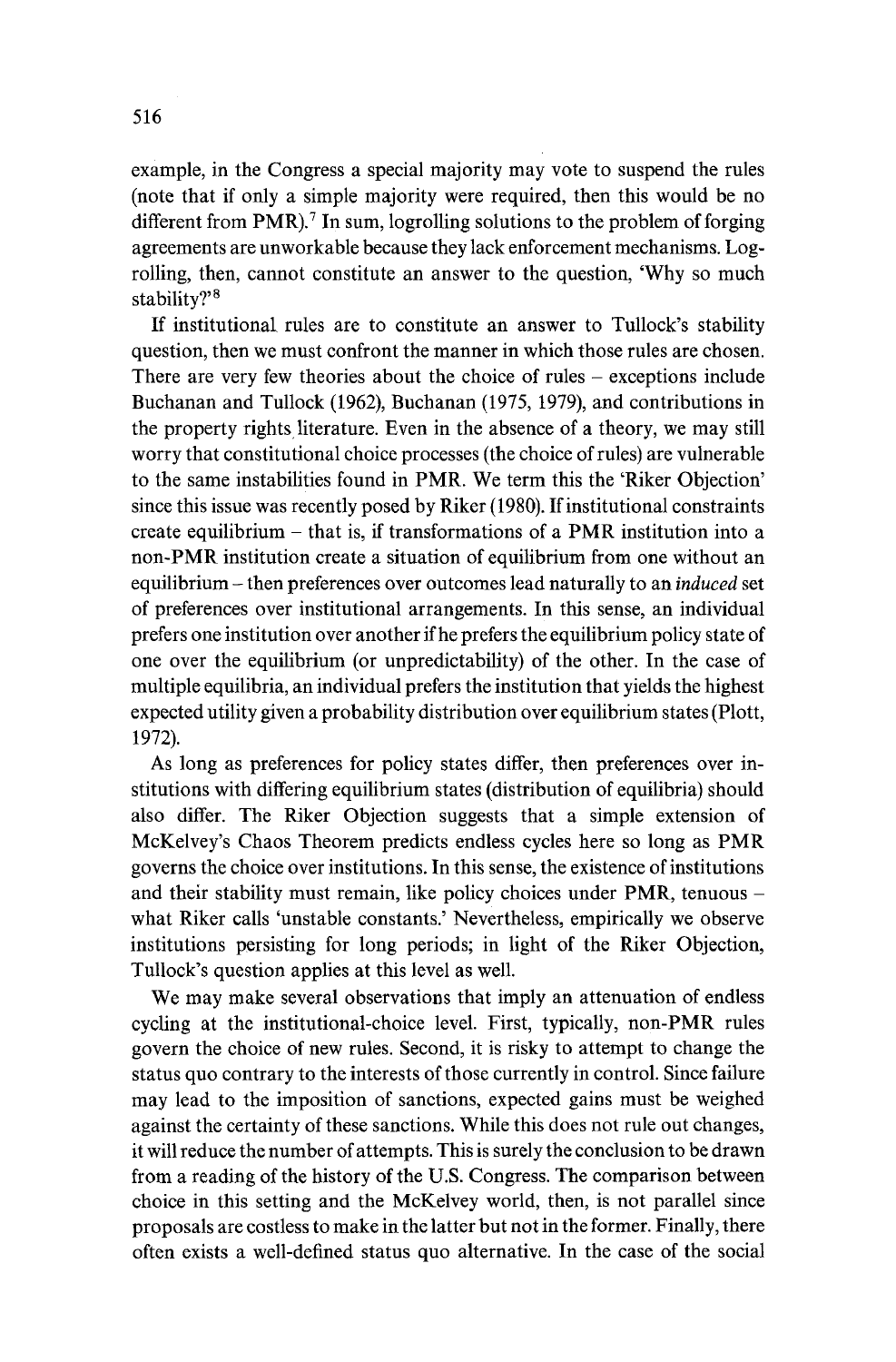**contract, the status quo is the Hobbesian state of nature. For the case of the U.S. Constitutional Convention, it was the Articles of Confederation (Riker, 1979). In these and similar settings, even though there may be no formal rule that the status quo must literally be voted last, this restriction nevertheless may hold de facto. Consequently, the constitutional outcome is either the status quo ante or an alteration that cannot be vetoed, i.e., an element in the 'win set' of the status quo. With these qualifications in mind, the effect of the Riker Objection is mitigated. Even at the constitutional level, then, restrictions on the ability of individuals to make proposals may induce equilibrium.** 

#### **NOTES**

- 1. We wish to distinguish legislative exchange as it occurs in a particular institutional context for example, vote-trading and logrolling in support of a specific bill - from that which occurs in the process that transforms one institutional arrangement into another. As we shall demonstrate, legislative exchange in these two contexts have different effects. We defer until the final section a discussion of legislative exchange in the process transforming PMR into a more complex institutional arrangement.
- 2. There are illustrations in the literature, e.g., Vickrey's 'self-policing property,' of circumstances in which players entertain rational expectations about continued play. Various conceptions of sophisticated behavior contain this idea as well. With this idea, it is possible to construct contingencies in which the expectation of adverse consequences if the game is permitted to continue induces an aversion to change (continued cycling) by a decisive set of players. It is doubtful, however, whether Tullock's condition of 'so much' stability can be accounted for in this fashion.
- 3. The efficient vector is  $x^e = (x_1^e, \ldots, x_n^e)$ , where  $x_i^e$  satisfies the first-order condition  $b'_i(x_i^e) = c'(x_i^e)$ . For details, see Weingast (1979) and Shepsle and Weingast (1981). In these papers, as well as in Tullock (1981), it is shown that the certainty of  $x^e$  is preferred by all legislators to the expected value of net benefits on the assumption that some minimal winning coalition will ultimately form, each equally likely.
- 4. Fiorina's proposition is not quite fight in this particular instance inasmuch as it is not at all clear why  $d-1$  of the members of the winning coalition oppose striking the project of the remaining coalition member. With one fewer project, their tax burdens all would be reduced. Fiorina notes, however, that he has some form of sophisticated behavior in mind (see note 2 above) according to which members of the winning coalition rationally expect (fear) the strategy of 'striking a project' to be a ploy to destroy the winning coalition; they therefore oppose it.
- 5. Schofield (1978) gives some analytical precision to a related problem namely a demonstration of instability in the context in which *only* small departures from an existing state (incrementalism) are permitted.
- 6. McKelvey (1977) actually has designed an algorithm by which to accomplish this result.
- 7. This is the same rationale that underpins the Uniform Commercial Code and other areas of the law of contracts. To cover situations that occur quite regularly, certain standard procedures are written into the law and are automatically a part of any agreement or exchange. This significantly lowers transaction costs (contracts need not be negotiated *sui 9eneris),* and in those circumstances where the standard is inappropriate, the parties may simply contract around it. Similar results occur in most areas of the common law. For further discussion, see Posner (1976).
- 8. This reasoning justifies our separation throughout the text of choices within a given institution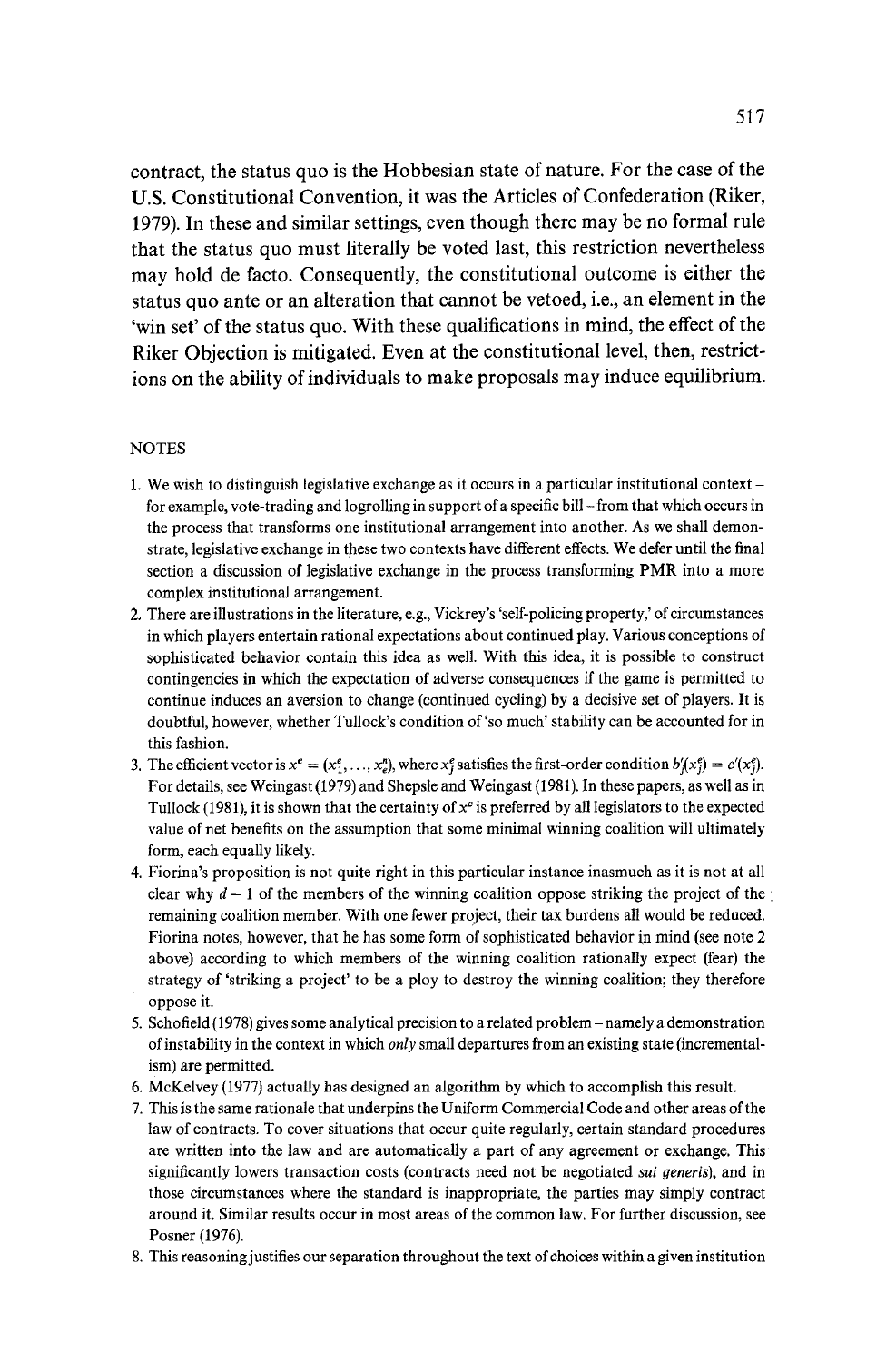and choices among institutions. This distinction is a natural one, dating back to Buchanan and Tullock's *The Calculus of Consent.* There they analyze separately the constitutional calculus of choice over voting, rules and the behavior under a specific voting rule.

#### REFERENCES

Buchanan, J. M. (1975). The *limits of liberty.* Chicago: University of Chicago Press.

- Buchanan, J. M. (1979). *What should economists do?* Indianapolis: Liberty Press.
- Buchanan, J. M., and Tullock, G. (1962). *The calculus of consent.* Ann Arbor: University of Michigan Press.
- Cohen, L. (1979). Cyclic sets in multidimensional voting models. *Journal of Economic Theory* 20: 1~12.
- Cohen, L., and Matthews, S. (1980). Constrained Plott equilibria, directional equilibria, and global cycling sets. *Review of Economic Studies* 47: 975-986.
- Fiorina, M. P. (1980). Legislative facilitation of government growth: Universalism and reciprocity practices in majority rule institutions. *Research in Public Policy Analysis and Manaoement* 1: forthcoming.
- Isaac, R. M., and Plott, C. R. (1978). Cooperative game models of the influence of the closed rule in three person majority rule committees: Theory and experiments. In P. C. Ordeshook (Ed.), *Game theory and political science.* New York: New York University Press. 283-322.
- Kadane, J. B. (1972). On division of the question. *Public Choice* 13: 47-55.
- Kramer, G. H. (1973). On a class of equilibrium conditions for majority rule. *Econometrica* 41: 285-297.
- McKelvey, R. D. (1976). Intransitivities in multidimensional voting models and some implications for agenda control. *Journal of Economic Theory* 12: 472-482.
- McKelvey, R. D. (1977). Constructing majority paths between arbitrary points. Paper delivered at American Economic Association Meetings. New .York.
- McKelvey, R. D. (1979). General conditions for global intransitivities in formal voting models. *Econometrica* 47:1085-1111.
- McKelvey, R. D., and Wendell, R. E. (1976). Voting equilibria in multidimensional choice spaces. *Mathematics of Operations Research* 1: 144-158.
- Miller, G. J. (1979). Experimental results in two-party agenda setting: What's it worth to be a party? Working paper. Michigan State University.
- Plott, C. R. (1967). A notion of equilibrium and its possibility under majority rule. *American Economic Review* 57: 787-806.
- Plott, C. R. (1972). Individual choice of a political-economic process. In R. G. Niemi and H. F. Weisberg (Eds.), *Probability models of collective decision makino.* Columbus: Charles E. Merrill Publishing Co. 83-101.
- Plott, C. R., and Levine, M. E. (1978). A model of agenda influence on committee decisions. *American Economic Review* 68: 146-160.
- Posner, R. A. (1977). *Economic analysis of law*. 2nd Edition. Boston: Little-Brown.
- Riker, W. H. (1979). The verification of scientific generalizations by historical case studies: The genesis of the American Constitution. Presented at Meeting of Social Science History Association. Cambridge, Mass.
- Riker, W. H. (1980). Implications from the disequilibrium of majority rule for the study of institutions. *American Political Science Review* 74: 432-447.
- Romer, T., and Rosenthal, H. (1978). Political resource allocation, controlled agendas, and the status quo. *Public Choice* 33: 27-45.
- Schofield, N. (1978). Instability of simple dynamic games. *Review of Economic Studies* 45: 575-594. Schofield, N. (1980). Formal political theory. *Quality and Quantity* 14: 249-275.